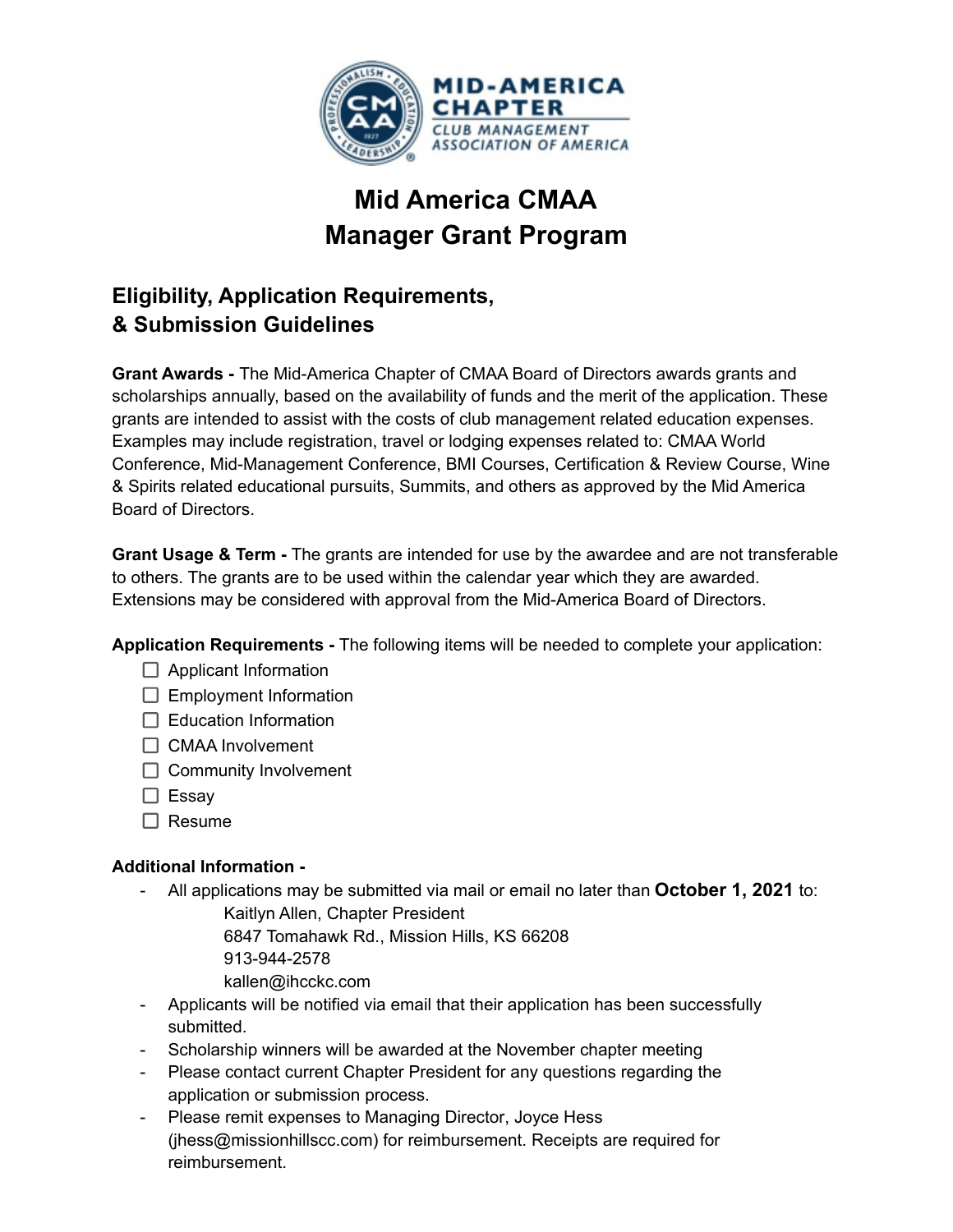### **2021 Grants Open for Application:**

#### *The Prospective Member*

#### *Award: \$250*

This grant is intended for an individual who is not currently a member of the local or national chapter of CMAA. The funds awarded will be used solely for the purpose of CMAA local or national dues.

Candidates must be currently employed, or in pursuit of employment within the private club industry and demonstrate an interest in the professional and educational pursuits of CMAA.

### *The Rising Star*

#### *Award: \$500*

This grant is intended for an individual at the entry or mid-management level who demonstrates an interest and enthusiasm for the club management profession. This individual should be currently employed, or in pursuit of employment within the private club management field. Candidates must be a Professional, Retired or Alumnus member of CMAA.

#### *The Executive Leader*

#### *Award: \$750*

This grant is intended for the high-performing top executive manager at their club (GM/COO/CEO) who has made significant contributions to their club, the chapter, or the profession throughout their careers.

Candidates must be a Professional, Retired or Alumnus of CMAA.

#### *The Dick Aubin Award Award: \$1500*

The Richard Aubin Memorial Grant Program has been established in honor of Richard "Dick" Aubin, CFE, CCM, who joined the Mid-America Chapter in January 1963 and served as President in 1970. Mr. Aubin began his career in club management at the Officer's Club in Fort Still, Oklahoma and eventually moved to the Kansas City area where he managed Tomahawk Golf Club, Hillcrest Country Club, Rockhill Tennis Club, and The Carriage Club. He became extremely active with both the local chapter and the National Association of the Club Manager's Association of America (CMAA). He mentored many young managers and counseled the most experienced managers. Dick hosted many chapter meetings and attended more than 40 national conferences. He earned his CCM and was a member of the National Honor Society as well as many national committees. He served as National Director for CMAA for three years from 1977 to 1979 and was a member of the CMAA task force that introduced the Expo to the National conference. Dick Aubin was a true leader in the hospitality industry.

The Mid-America Chapter welcomes and encourages nominations from diverse backgrounds and work experiences. Nominate a high-performing club manager and tell us how they embody professionalism at their club and within your community.

Candidates must be a Professional, Retired or Alumnus of CMAA.

#### *Student Chapter Grant*

#### *Award: \$1000*

This grant is intended for a student chapter of CMAA who have demonstrate active engagement with their parent chapter. The purpose of this grant is to reduce expenses associated with sending students to conference.

Candidates must be actively enrolled in a degree-seeking program in a field related to club management (Hospitality, Business, Management, Turf Maintenance or similar). Students must be affiliated with an active CMAA student chapter.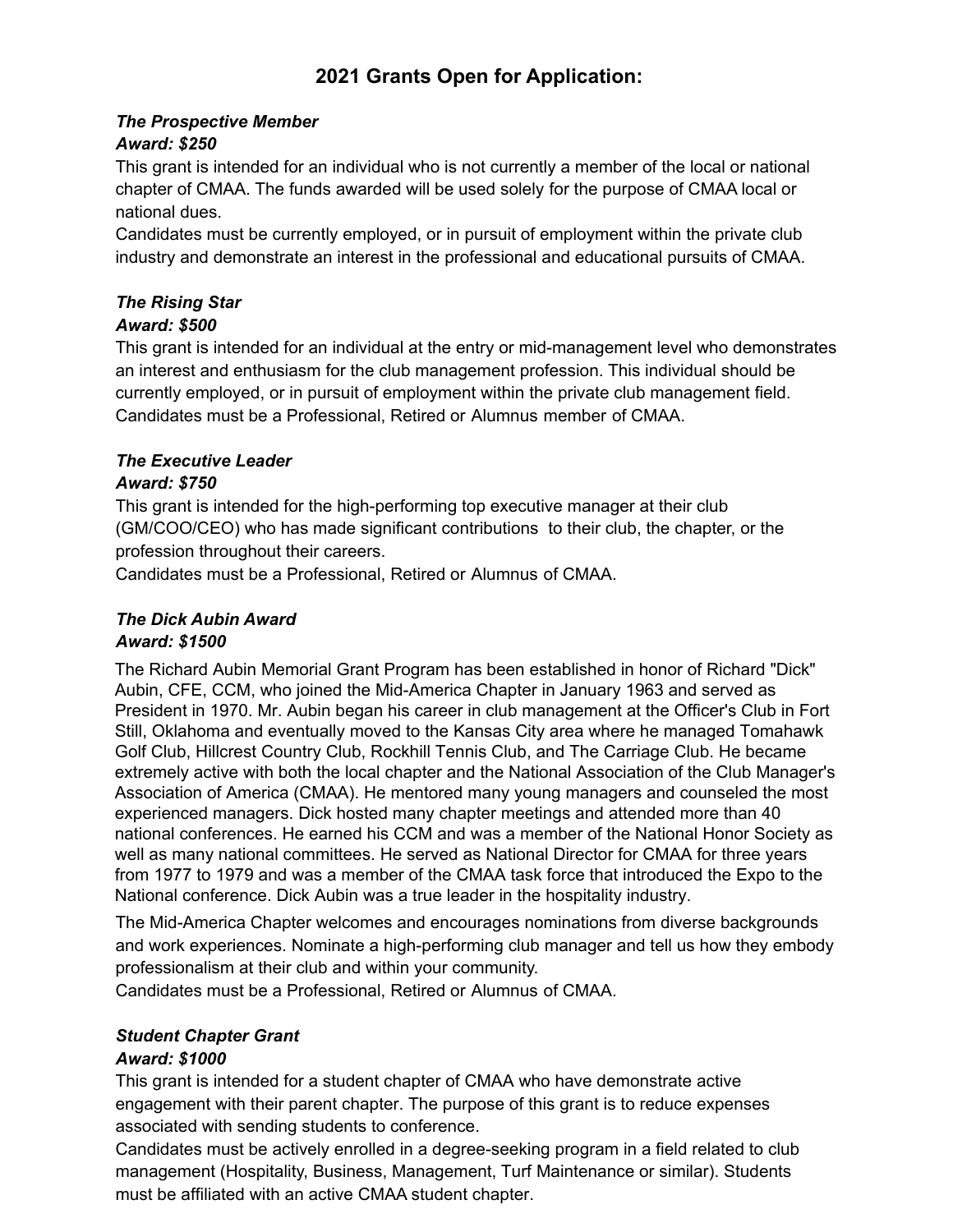## **Mid-America CMAA Manager Grant Application**

| For which grant are you applying?                                                |
|----------------------------------------------------------------------------------|
| The Prospective Member<br>The Executive Leader<br>The Rising Star                |
| <b>Student Chapter Grant</b><br>Nomination for the Dick Aubin Award              |
| <b>Candidate Contact Information</b>                                             |
| <b>Full Name</b><br><b>E-Mail Address</b>                                        |
|                                                                                  |
| CMAA Member ID# (optional if nominating someone else for Aubin)                  |
|                                                                                  |
| Total number of years in the management/supervisory positions in a private club: |
|                                                                                  |
| <b>Employment Information</b>                                                    |
| <b>Current Employer:</b><br><b>Employer Address:</b>                             |
|                                                                                  |
| Your title:                                                                      |
|                                                                                  |
| Number of years at club:                                                         |
|                                                                                  |
| <b>Education Information</b> (optional if nominating someone else for Aubin)     |
|                                                                                  |
| Name of institution attended:                                                    |
| Number of years completed:                                                       |
| Degree earned? L<br>١N                                                           |
| Major field of study:                                                            |